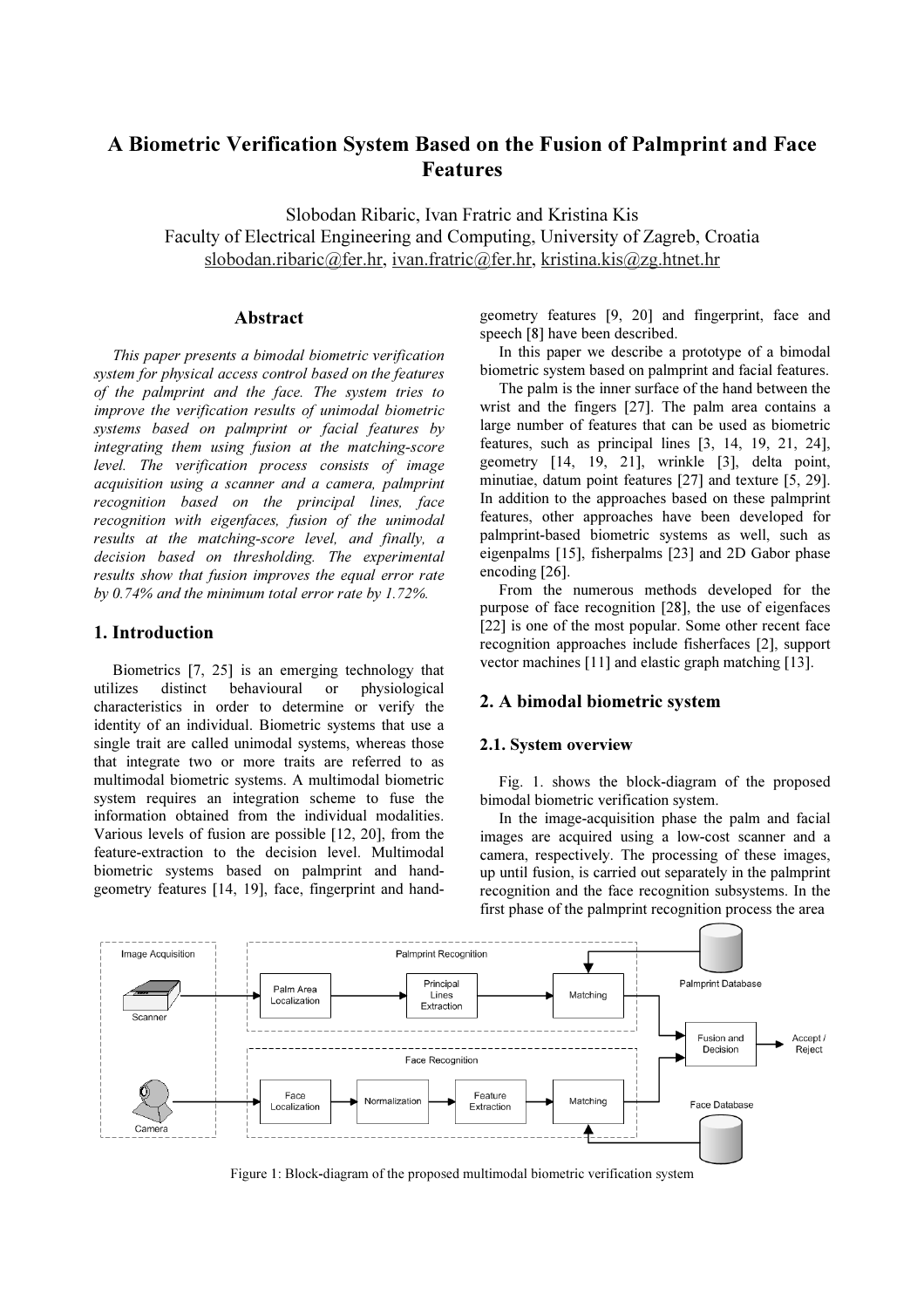of the palm is located on the basis of the hand contour and the stable points. In the second phase the principal lines of the palm are extracted using line-detection masks and a line-tracking algorithm. Finally, a livetemplate based on the principal palm lines is matched to the templates from the palmprint database using an approach similar to the HYPER method [1].

The process of face recognition consists of four phases: face localization based on the Hough method [6]; normalization, including geometry and lighting normalization; feature extraction using eigenfaces; and finally, matching of the live-template to the templates stored in the face database.

Matching scores from both recognition modules are combined into a unique matching score using fusion at the matching-score level. Based on this unique matching score, a decision about whether to accept or reject a user is made.

### 2.2. Palmprint recognition

In order to localize the palm area, the first step is to preprocess the palm images; this involves Gaussian smoothing and contrast enhancement. Standard global thresholding is used for the segmentation of the hand. After that, a contour-following algorithm is used to extract the hand contour. The two stable points on the hand contour are found [19]: (i) The gap between the little finger and the ring finger, and (ii) The gap between the index finger and the middle finger. Based on the stable points on the contour, the palm area, which is approximated by a hexagonal area, is determined. Figure 2 shows the phases of palm-area localization.





Process of principle lines extraction begins with convolving the grey-scale palmprint area by four line detection masks [29].

After applying the modified line-tracking algorithm, based on [16], a set of lines is obtained. Examples of the palm-line extraction are presented in Figure 3.



Figure 3: Two examples of palm-line extraction, a) palm area, b) extracted lines, c) overlapped image a) and b)

The extracted lines are described in a handcoordinate system that is based on the stable points on the hand contour; this makes them invariant to hand translation and rotation. The lines are represented by means of the line-segment sequence, where each segment is described by a four-tuple  $(x, y, l, \alpha)$ , where x and  $\nu$  are the coordinates of the segment mid-point,  $l$  is the length of the segment and  $\alpha$  is the segment orientation. The method used for palm matching is based on the adapted HYPER method [1].

The obtained line set contains the most prominent palm lines. The number of lines can vary depending on the palmprint texture and wrinkles. Typically, the number of lines extracted from a palm region is between 15 and 20, with 1 to 5 line segments per line.

The matching of the live-template and the template from the database is based on hypotheses generation and its evaluation.

#### Generating hypotheses

Since the obtained palm lines are invariant to hand translation and rotation, the two lines (one from the livetemplate and one from the palmprint template-database) can correspond to each other only if they have a similar position and orientation. Every palm line from the livetemplate is compared to every palm line from the database-template and a decision is made about whether to add this pair to the hypotheses collection.

Let  $p$  be the virtual line that connects the midpoints of the first and the last segment of the palm line from the live-template, and let  $p'$  be the virtual line that connects the midpoints of the first and the last segments of the palm line from the database-template. The palm lines are compared in the following way:

- 1. If the absolute angular difference between the lines  $p$ and p' is greater than  $\alpha_{\text{gen,max}}$ , then the palm lines are dissimilar and no further comparison is necessary. Otherwise, Step 2 is performed. In this application the value of  $\alpha_{gen \, max}$  is set to  $\pi/5$ , based on the training set of the palmprint database.
- 2. The average Euclidian distance  $d_{gen 12}$  between the line  $p'$  and the segment midpoints of the palm line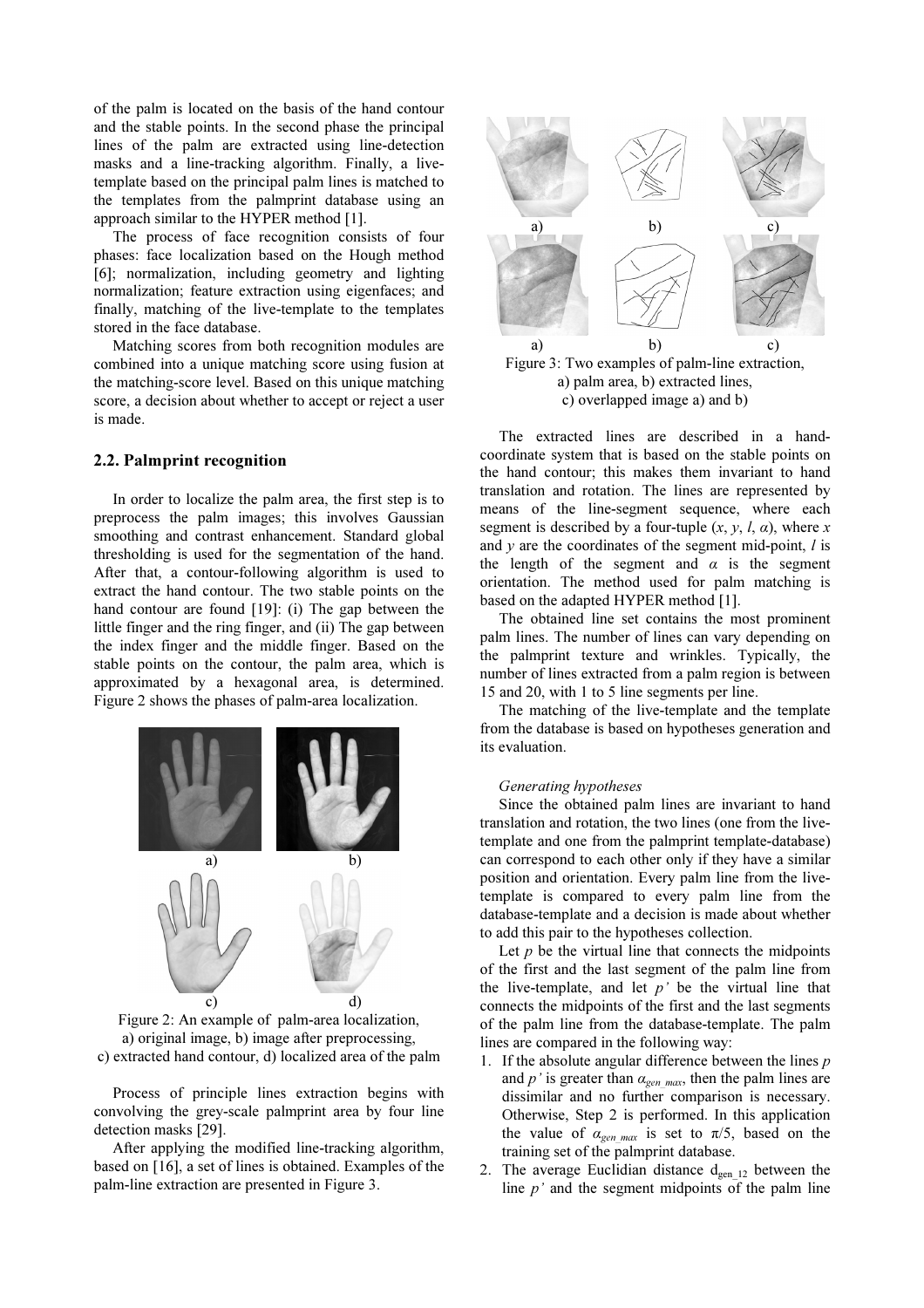from the live-template is calculated:

$$
d_{gen\_12} = \frac{1}{n} \sum_{i=1}^{n} d(s_{1i}, p'), \qquad (1)
$$

where *n* is the number of line segments and  $s_{1i} = (x_i, y_i)$  is the midnesipt of the  $i<sup>th</sup>$  segment.  $y_i$ ) is the midpoint of the i<sup>th</sup> segment.

The average Euclidian distance between the line  $p$ and the segment midpoints of the palm line from the database-template is calculated in a similar manner:

$$
d_{gen\_21} = \frac{1}{m} \sum_{i=1}^{m} d(s_{2i}, p),
$$
 (2)

where *m* is the number of line segments and  $s_{2i} = (x_i,$  $y_i$ ) is the midpoint of the  $i<sup>th</sup>$  segment. The smaller of these distances is taken as a measure of the distance between the two palm lines:  $d_{gen} = \min(d_{gen 12}, d_{gen 21})$ 

If  $d_{gen}$  is smaller than the threshold  $d_{gen}$  max, then the pair of palm lines is added to the collection of hypotheses; otherwise the lines are considered to be dissimilar. The experimentally selected value for  $d_{gen \, max}$  is 50 pixels.

#### Evaluating hypotheses

The hypotheses collection consists of all the line pairs (one line from the live-template and one from the database-template) that satisfy the above conditions. The hypotheses collection can be defined as  $HC =$  $\{(\mathbf{L}_{i,LT}, \mathbf{L}_{i,DB})\}, i \leq \mathbf{N}_{LT}$  and  $i \leq \mathbf{N}_{DB}$ , where  $\mathbf{N}_{LT}$  is the number of lines in the live-template and  $N_{DB}$  is the number of lines in the database-template. In general  $N_{LT}$  $\neq$  N<sub>DB</sub>.

Evaluating a hypothesis  $H = (L_{i,LT}, L_{i,DB})$  consists of comparing every line segment of  $L_{i,LT}$  with every line segment of  $L_{i,DB}$  and updating the matching measure for each segment. For every line-segment pair  $(S_k, S_l)$ ;  $S_k \in$  $L_{i,LT}$ ,  $S_l \in L_{i,DB}$  where  $S_k = (x_k, y_k, l_k, \alpha_k)$  and  $S_l = (x_l, y_l, \alpha_k)$ l<sub>l</sub>,  $\alpha$ <sub>l</sub>), k = 1, 2 ..., M<sub>i,LT</sub>, l = 1, 2 ..., M<sub>i,DB</sub>, where M<sub>i,LT</sub> is the number of line segments in the line  $L_{iLT}$  and  $M_{iDB}$  is the number of line segments in the line  $L<sub>iDB</sub>$ , the following parameters are calculated:

- 1. The absolute angular difference  $a = |\alpha_k \alpha_1|$ ;
- 2. The Euclidean distance d between the midpoints of the segments;
- 3. The distance  $D_{kl}$  between the midpoint  $(x_k, y_k)$  and the virtual line that segment  $S<sub>l</sub>$  lies on is computed. The distance  $D_{lk}$  is computed in a similar way. Parameter D is defined as the minimum of the two distances:  $D = min(D_{kl}, D_{lk})$ .

Each parameter is upper-bounded by the values  $a_{\text{max}}$ ,  $d_{\text{max}}$  and  $D_{\text{max}}$ , respectively. The dissimilarity measure,  $dm<sub>kl</sub>$ , for the segment pair is computed in the following way:

- 1. If  $a > a_{max}$  or  $d > d_{max}$  or  $D > D_{max}$ , then  $dm_{kl} = 1$ ; the segments are entirely dissimilar.
- 2. Otherwise, set dm<sub>kl</sub> = p·a /  $a_{max} + q \cdot D$  /  $D_{max} + r \cdot d$  /  $d_{\text{max}}$

The parameters p, q and r represent the weightings given to parameters a, D and d, respectively ( $p+q+r = 1$ ,  $p \ge 0$ ,  $q \ge 0$ ,  $r \ge 0$ ). The dissimilarity measure, dm<sub>kl</sub>, is a

number in the range [0, 1], and has a lower value for more similar segments. The experimentally determined parameter values are p=0.5, q=0.4, r=0.1,  $a_{\text{max}} = \pi/18$ ,  $D_{\text{max}}=10$  pixels and  $d_{\text{max}}= \text{max}(l_k, l_l)$ , where  $l_k$  and  $l_l$ represent the lengths of the segments  $S_k$  and  $S_l$ , respectively.

After computing the dissimilarity measure, the measures of matching  $m_k$  and  $m_l$  for segments  $S_k$  and  $S_l$ need to be updated. The measures of matching are updated using the following formulas:

$$
m_k = m_k + (1-dm_{kl}) \cdot min(l_k, l_l)
$$
 (3)

$$
m_1 = m_1 + (1-dm_{kl}) \cdot min(l_k, l_l)
$$
 (4)

More than one line segment from  $L_{i,LT}$  or  $L_{i,DB}$  can contribute to the matching measure of segments from  $L<sub>i,DB</sub>$  or  $L<sub>i,LT</sub>$ , respectively. If a line L appears in more than one hypothesis, the matching measures of its line segments are accumulated.

The similarity measure,  $Q_{A,B}$ , of the palmprint template  $A$  and the palmprint template  $B$  is expressed in the range [0, 1] and gives an indication of how fully template  $A$  is represented within template  $B$ . Two similarity measures,  $Q_{LT,DB}$  and  $Q_{LT,DB}$ , are computed. The  $Q_{LT,DB}$  is computed as the sum of matching measures of all segments in all lines in the live-template, normalized by the sum of their lengths. Analogously, the similarity measure  $Q_{LT,DB}$  is computed (in general,  $Q_{LT,DB} \neq Q_{LT,DB}$ ).



Figure 4: Comparison of palmprint templates and similarity measure Q: a), b) – comparison of palmprint templates of the same person; c),  $d$ ) – comparison of palmprint templates of different people. The first and the second columns represent the individual palmprint templates. The third column represents both templates in the same coordinate system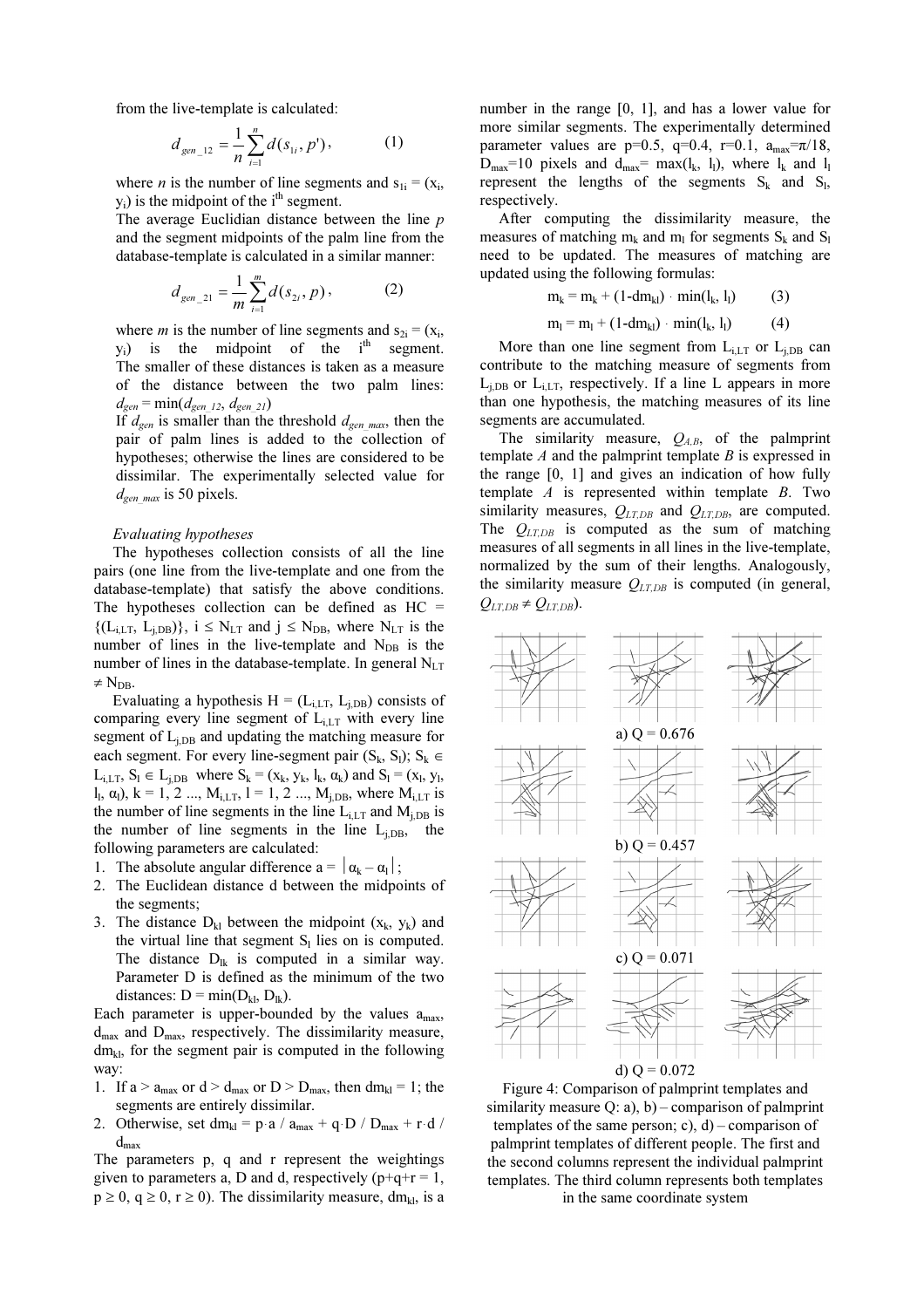The final similarity measure, Q, which determines how well the two samples match, is computed in the following way heuristically:

- 1. If  $Q_{LT,DB} > T_H$  and  $Q_{DB,LT} > T_H$ , then  $Q =$  $\max(Q_{LT,DB}, Q_{DB,LT});$
- 2. If  $Q_{LT,DB} < T_H$  and  $Q_{LT,DB} < T_H$ , then  $Q = \min(Q)$  $min(Q_{LT,DB}, Q_{DB,LT});$
- 3. Otherwise, compute  $\parallel$  T<sub>H</sub> Q<sub>LT,DB</sub>  $\parallel$  and  $\parallel$  T<sub>H</sub> - $Q_{DB,LT}$  and select Q for which the absolute value is greater,

where  $T_H$  is a threshold selected experimentally during the training phase ( $T_H = 0.25$ ). Figure 4 shows the similarity measure Q for several palmprint template pairs.

## 2.3. Face recognition

Faces in images are localized using an approach [18] that combines the Hough method [6] and skin-colour information [10] for face localization.

Since the K–L transform is used for matching, a normalization procedure is required. Face normalization consists of geometry normalization, background removal and lighting normalization. The images of the faces are normalized to a fixed size of 64x64 pixels. The background is removed by leaving only the image elements inside the elliptical region in the normalized images and setting the rest to 0 (black). In the final normalization step, lighting normalization using histogram fitting [4] is applied. In Figure 5, several images after the normalization phase are shown.



Figure 5: Several faces after the normalization phase

The eigenface technique, used in our system for feature extraction, is a widely used method for pattern recognition [22]. It is based on the K–L transform applied to a set of facial images.

The basis vectors of the K–L transform are calculated by finding the largest  $m$  eigenvectors of the covariance matrix of the set of images. In the case of facial images, when representing these eigenvectors as images, they will resemble faces, and are called eigenfaces. The subspace these eigenvectors' span is called the face-space. Some of the eigenfaces obtained using our database are presented in Figure 6.

It is clear that the largest eigenvectors (those with the smallest ordinal numbers) look more like faces, while those with the largest ordinal numbers look more like noise. The largest eigenvectors carry the useful information (in the sense of image representation) and only they are used as the basis for the face-space, while the information carried by the smaller eigenvectors is lost in the process of encoding. Based on the preliminary recognition experiments on the training database, we chose  $m = 111$  for the face-space dimensionality.

The feature vector from an unknown facial image can be obtained by projecting the image onto a face-space. In this process the image is represented as a linear combination of eigenfaces and the feature vector is made of weightings associated with each eigenface. The face template consists of this 111-component feature vector. The feature vector dimensionality was selected based on the classification experiments on the training set of the database. The matching score between two face-feature vectors is calculated using the Euclidean distance in the matching phase.



Figure 6: Eigenfaces obtained on our database with appropriate ordinal numbers

#### 2.3. Fusion and decision

In our bimodal biometric system the fusion is performed at the matching-score level.

When trying to verify the identity of an unknown sample we receive two sets of scores from the two independent matching modules: (i) Euclidean distances  $D(F_x, F_i)$ , where  $F_x$  is the unknown face-template, and  $F_i$ ,  $j = 1, 2, ..., n$  are the face-templates stored in the database under the identity the system is trying to verify; (ii) Similarity measures  $Q(P_x, P_i)$  where  $P_x$  is the unknown palmprint-template, and  $\dot{P}_i$ ,  $j = 1, 2, ..., n$  are palmprint-templates stored in the database under the identity the system is trying to verify.

In order to generate the unique matching score we need a way to combine individual matching scores from face- and palmprint-matching modules. Since the palmprint-matching scores and the face-matching scores come in different ranges, a normalization has to be performed before they are combined.

The normalization is carried out by means of two transition functions,  $S<sup>P</sup>$  and  $S<sup>F</sup>$ . These functions, which map the distances D, and similarity measures Q, into the interval [0,1] were determined experimentally from the training set of the database [19].

The final matching score, expressed as the totalsimilarity measure (TSM), is calculated as a linear combination of the largest palm- and face-similarity measures: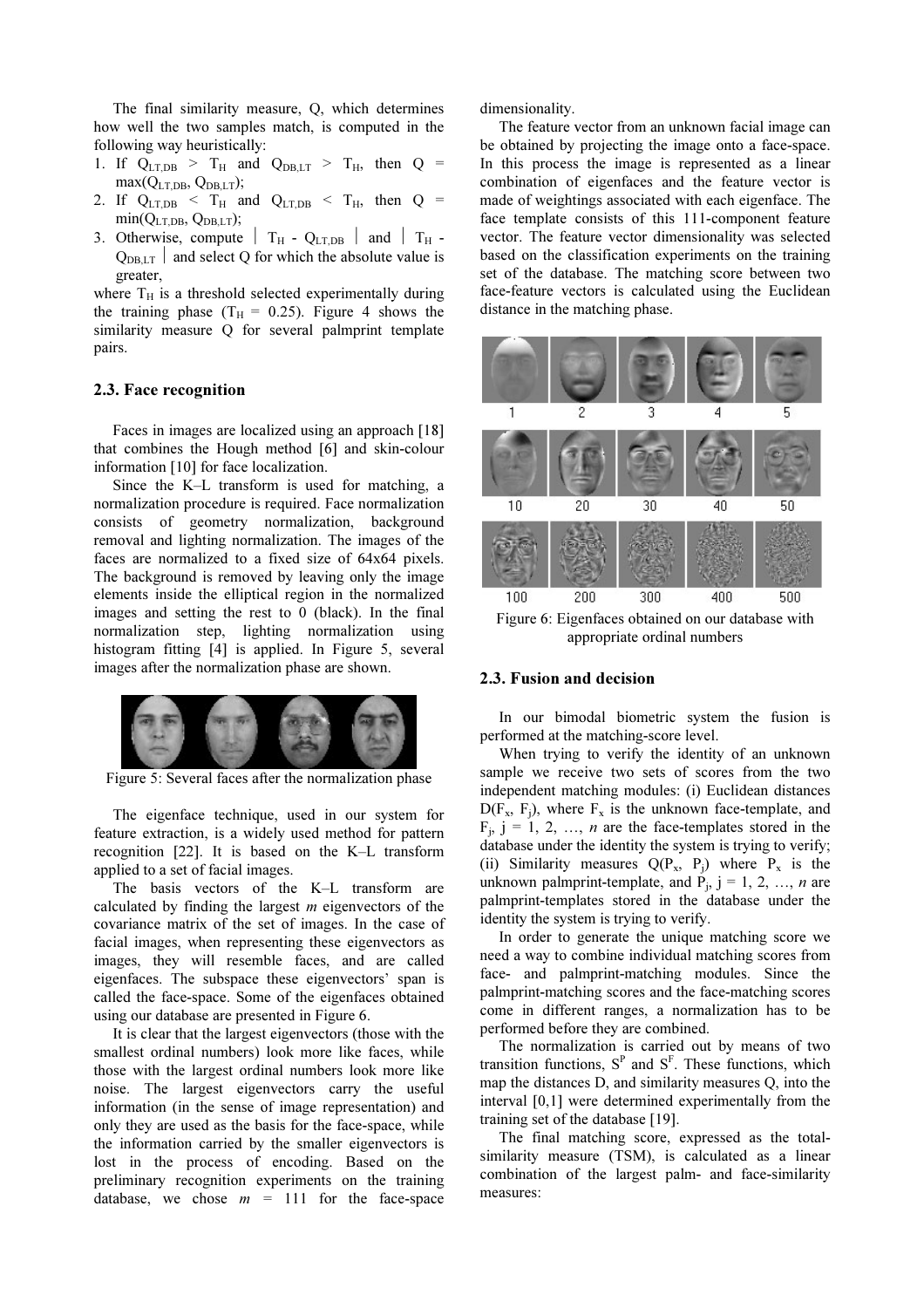$$
TSM_{xj} = w_p S_{xj}^P + w_{F} S_{xj}^F \tag{5}
$$

where  $w_P$  and  $w_F$  are weighting factors associated with the palm and the face, respectively, and fulfil the condition  $w_P + w_F = 1$ . The weighting factors were set experimentally, based on the preliminary unimodal verification results obtained on the training database, to  $w_P = 0.7$  and  $w_F = 0.3$ .

The final decision about whether to accept or reject a user is made by comparing the TSM with the verification threshold, T. If  $TSM > T$ , the user is accepted; otherwise, he/she is rejected.

## 3. Performance evaluation

To evaluate the performance of the system a database containing palm and face samples was required. The XM2VTS frontal-face-images database [17] was used as the face database. We collected the hand database ourselves using a scanner. The spatial resolution of the hand images is 180 dots per inch (dpi) / 256 grey levels. As the hand and the face databases contain samples belonging to different people, a "chimerical" multimodal database was created using pairs of artificially matched palm and face samples that were made for testing purposes.

The database was divided into two sets: the training set and the testing set. The training set consisted of 440 image pairs of 110 people (4 image pairs per person) and was used as a training database for individual modalities, to get the distributions of the unimodal matching scores used in the decision fusion module and to get the weightings associated with different modalities.

The testing dataset consisted of 1048 image pairs of 131 people (8 image pairs per person) and was used exclusively for the evaluation of the system performance. Out of 8 image pairs for each person, 5 were used in the enrolment stage and 3 were used for testing. The tests involved trying to verify every test pair for every one of the 131 people enrolled in the



 Figure 7: The verification results using the bimodal system depending on threshold

database. This setup makes for 393 (131 x 3) validclient experiments and  $51,090$  (131 x 3 x 130) impostor experiments.

The results of the experiments, expressed in the terms of FRR (false rejection rate) and FAR (false acceptance rate), vary depending on the selected verification threshold T (Figure 7). Our bimodal system can achieve an EER (equal error rate) of 3.08% for T  $=0.748$  and the minimum TER (total error rate)  $= 5.94\%$ for  $T = 0.8$ .

The comparison of both unimodal systems (palm and face modality) and a bimodal system is given in Figure 8. From the results it is clear that the verification based on the palmprint easily outperforms the verification based on the face. It can also be seen that the fusion of palmprint and facial features improves the verification score. The experiments show that EER is reduced by 0.74%, compared with palmprint modality, and the minimum TER is reduced by 1.72%.

# 4. Conclusion

We have developed a prototype of a biometric verification system based on the fusion of palmprint and facial features. The experimental results show that although palmprint-based unimodal systems significantly outperform face-based unimodal systems, fusion at the matching-score level can still be used to improve the performance of the system.

The other reasons for including the face modality in biometric systems could be in the system usage for physical access where the additional subsystem can log the facial images of the people accessing the secure object. The psychological effects of such multimodal system should also not be disregarded; it is likely that a system using multiple modalities would seem harder to cheat to any potential impostors.

In the future we plan to test whether setting the userspecific weightings to different modalities can be used to improve a system's performance.



 Figure 8: Comparison of unimodal and bimodal system verification results